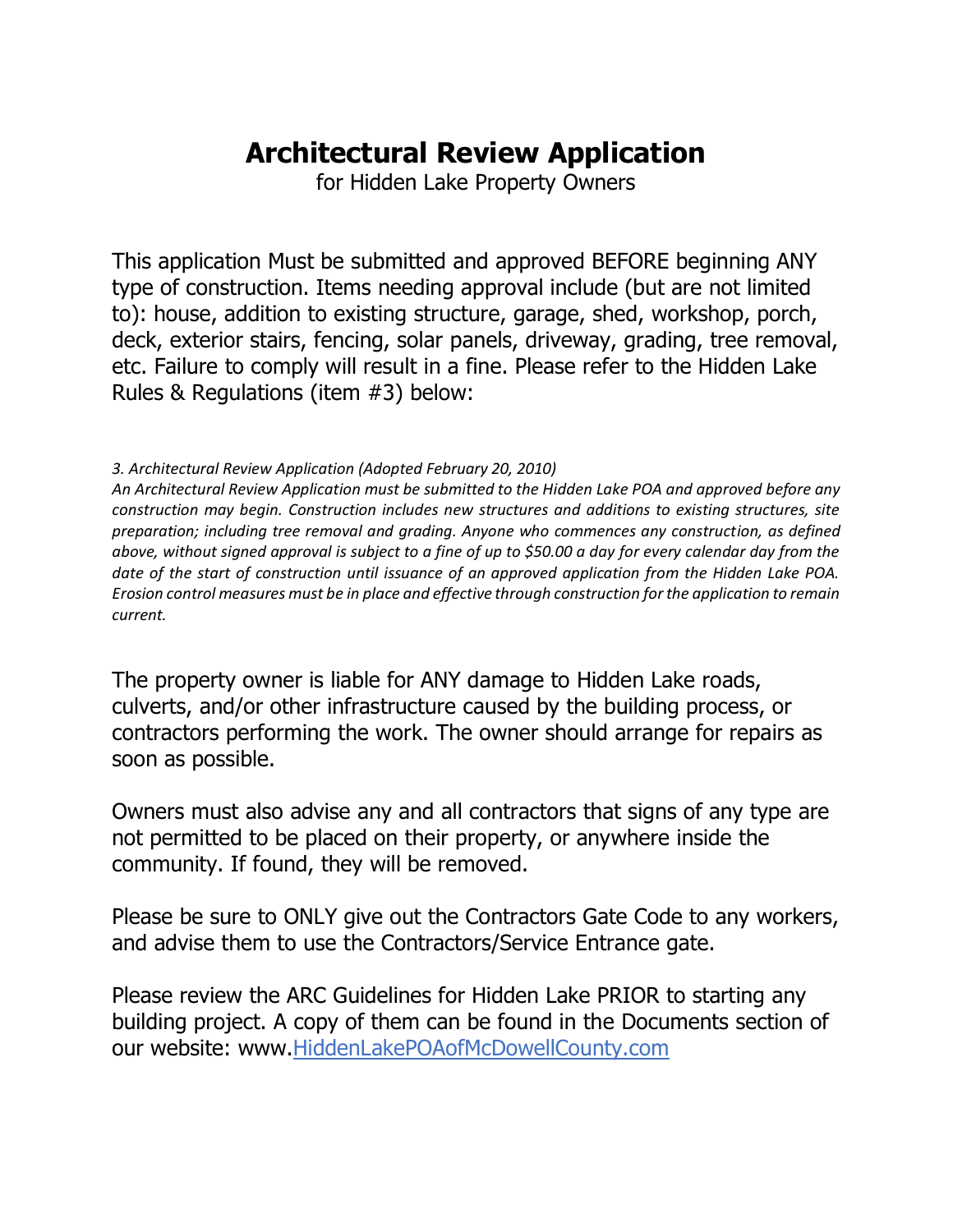#### **Owner Information/Contact Page**

 $Owner(s):$ 

Please check here if you currently have a signed offer to purchase property in Hidden Lake: \_\_\_\_\_\_\_\_\_\_\_

Hidden Lake address or Lot #: \_\_\_\_\_\_\_\_\_\_\_\_\_\_\_\_\_\_\_\_\_\_\_\_\_\_\_\_\_\_\_\_\_\_\_

Physical mailing address: \_\_\_\_\_\_\_\_\_\_\_\_\_\_\_\_\_\_\_\_\_\_\_\_\_\_\_\_\_\_\_\_\_\_\_\_\_\_\_

Phone number(s): \_\_\_\_\_\_\_\_\_\_\_\_\_\_\_\_\_\_\_\_\_\_\_\_\_\_\_\_\_\_\_\_\_\_\_\_\_\_\_\_\_\_\_\_

Email address(s): \_\_\_\_\_\_\_\_\_\_\_\_\_\_\_\_\_\_\_\_\_\_\_\_\_\_\_\_\_\_\_\_\_\_\_\_\_\_\_\_\_\_\_\_\_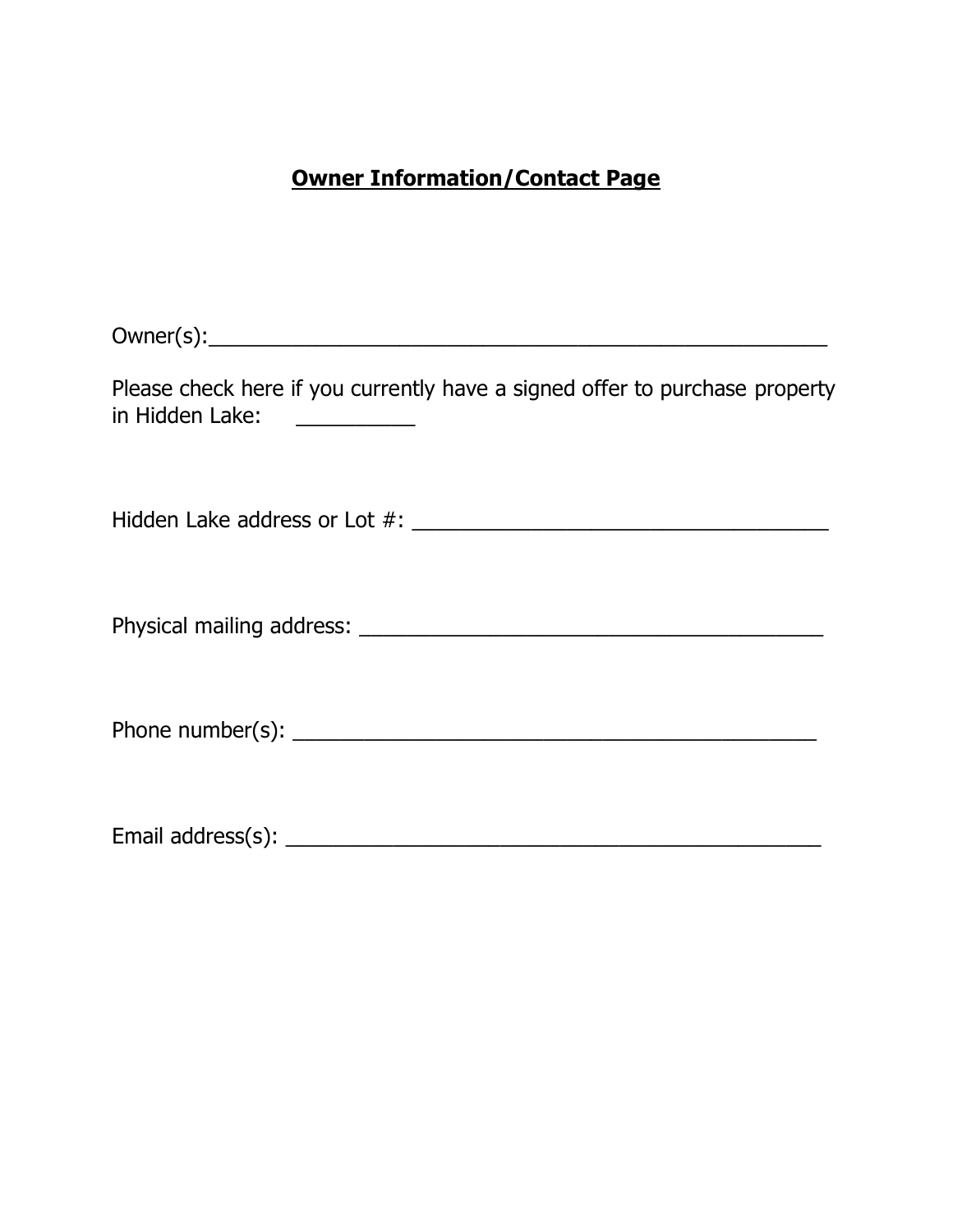### **Project Detail Pages**

Please completely fill out the information to the best of your knowledge

What type of structure are you building? (house, garage, shed, fence, etc)

If a home or other building, what will be the exterior covering (log, log siding, etc). A sample of the exterior covering would greatly assist us.

What will be the color of the exterior of the structure:

Who will be performing the work? Please list the contractor/company name, email & phone:

What is the estimated start date of your project: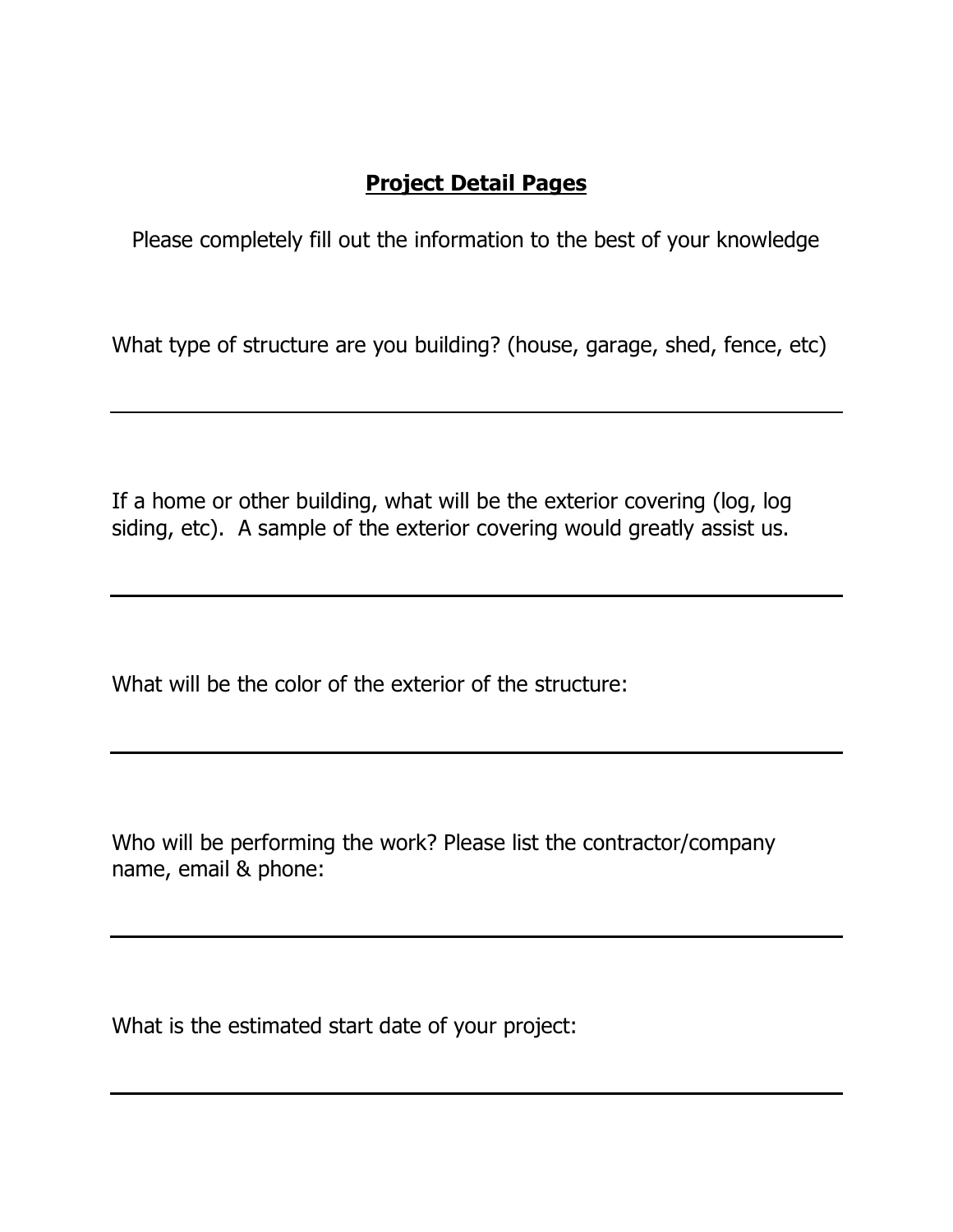Are you planning to use a camper or motorhome on your property as temporary living accommodations during your construction?

If yes, please refer to the Hidden Lake Rules & Regulations (item #1) below:

*1. Camping (Adopted February 14, 2009)* 

*Camping is permitted only when the lot owner has completed the Architectural Review Application, it is approved by the Architectural Review Committee and the Board of Directors, and the construction of the house has begun. Construction must remain continuous with camping allowed until the owner receives the Certification of Occupancy, in which case campers may be kept on said lot, but out of sight, as much as possible, from other lots and roadways.*

Any additional information, details or specs you'd like to share about your project? The more we have, the easier the approval process will be.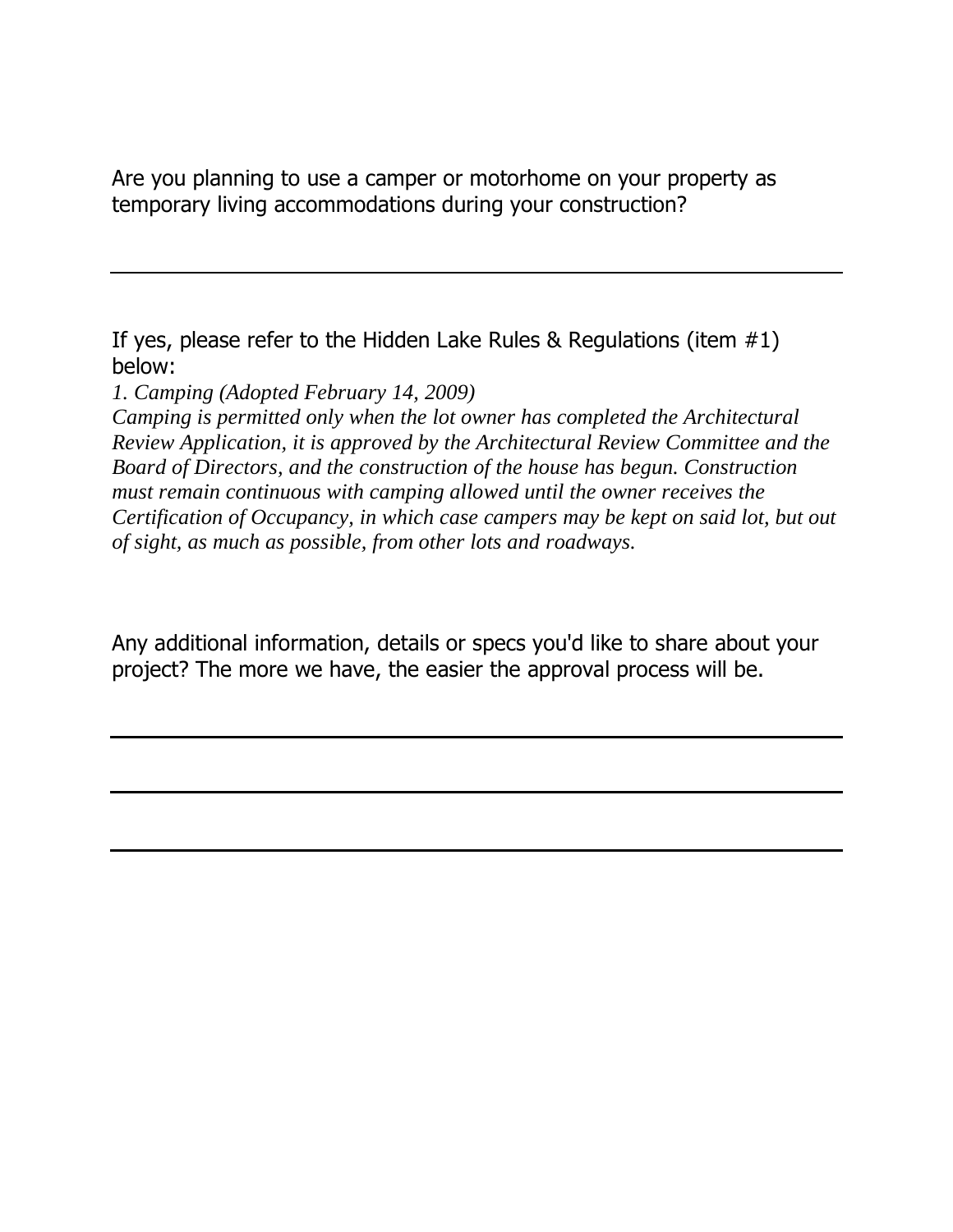## **Additional items to include with your application**

We must have ALL of the following items included with your application:

- A drawing showing the location of the project in relation to the road, adjoining lots, driveway, well & septic (if known). You can submit an actual septic permit if you have one. If this is an addition or other building, you can draw it onto the septic permit. Be sure to use a copy & not your original septic permit.
- A scale drawing showing the exterior design and elevations of the structure. If this is a new construction of a home, please include elevations for ALL sides of the home. Your builder should be able to supply you with this, or you may submit of copy of your actual construction plans.
- A drainage or erosion control plan for the property. If a large amount of earth will be disturbed, silt fencing must be in place to prevent run-off prior to and during your project.
- If this will be a fencing project, please consult the Fencing Guidelines, and provide us with a description and/or photo of the style of fencing you wish to use.